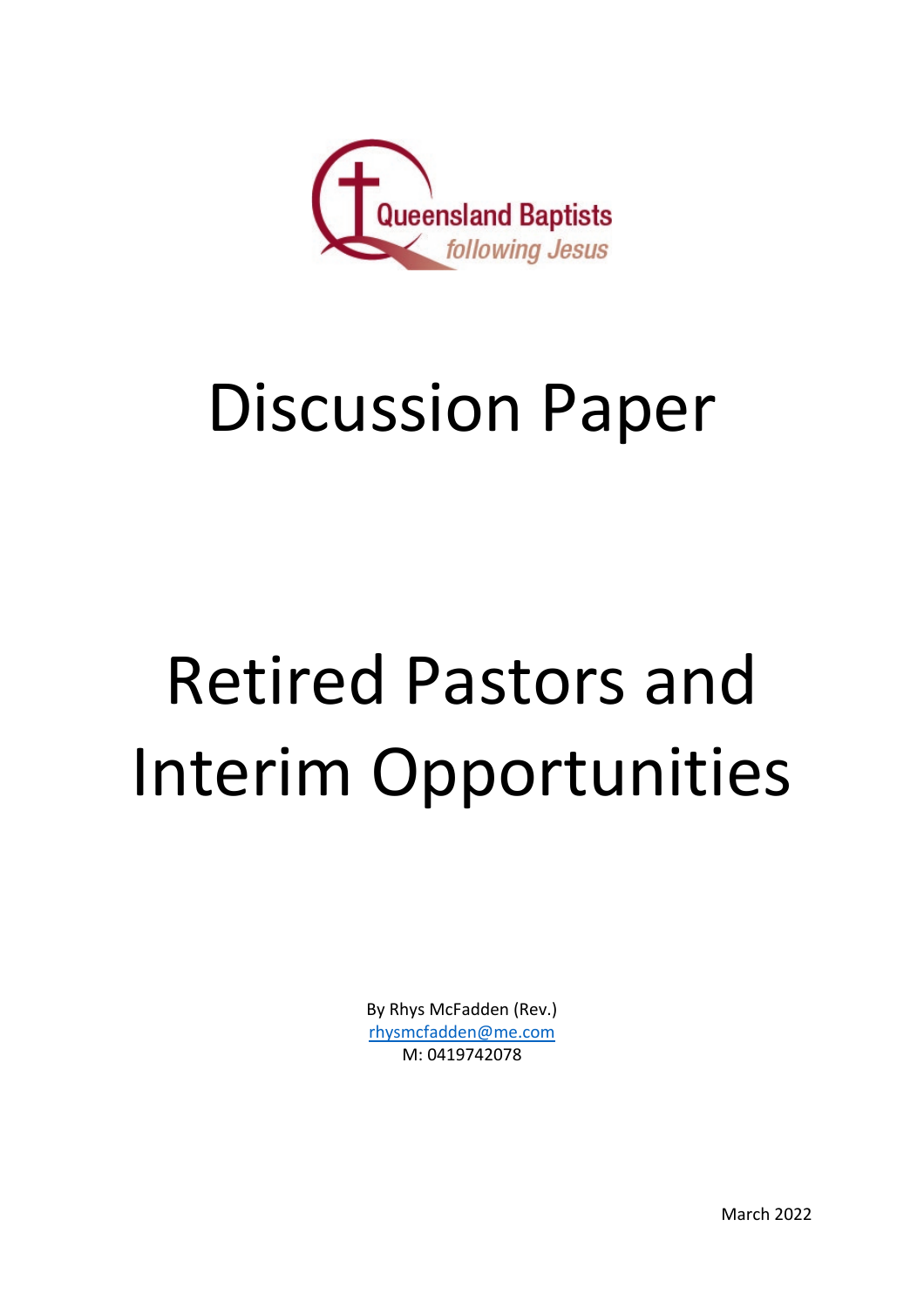#### **Introduction**

*Oh, the joys of those who do not follow the advice of the wicked, or stand around with sinners, or join in with mockers. <sup>2</sup>But they delight in the law of the Lord, meditating on it day and night. <sup>3</sup>They are like trees planted along the riverbank, bearing fruit each season. Their leaves never wither, and they prosper in all they do.* Psalm 1:1-3

The Psalmist speaks positively of those who remain grounded in God and likens them to a tree that continually and deeply draws water from a flowing stream, that continues to bear fruit in season. And don't miss it: their leaves *never* wither; they prosper in all they do. This is an apt picture to frame this discussion paper.

When talking with pastors approaching retirement age, many of those conversations end up with statements like, *"I'm not retiring…I'm retreading!"* This reflects the truth that the call to ministry does not cease simply because vocational ministry may. Many retiring ministers are looking for ways to reinvigorate and reinvent themselves in ministry for their final season of celebration. There is no ageism when it comes to God's call upon a person's life.

Not only so, it is sometimes said that when a person of good age passes, a library dies. Similarly, when a person with a lifetime of faithful Pastoral service retires, a whole resource is literally pensioned off and there is little chance of passing on corporate knowledge. That investment is lost to the cause of Christ and the Baptist Movement.

### **The Conversation so far**

On Feb 14th 2022 Angelo Giovas, Rhys McFadden, Geoff Armitage, Ron Linning and David Elvery met to discuss the opportunity present among our Queensland Baptist Churches for Pastors with a lifetime of ministry experience to continue to serve and bless the Queensland Baptist movement beyond the limitation of their vocational ministry life.

The central focus of our discussion, *"how can Queensland Baptists gain the most benefit from the availability of a team of retired ministers functioning as Ministers at Large to value add, increase resilience, come alongside churches without a pastor to coach, mentor and equip, give weary pastors a well-deserved break and contribute in any other way by standing in the gap!"*

The topics raised so far included (not in any order):

• How to make the most of each opportunity to value add given each circumstance will be different?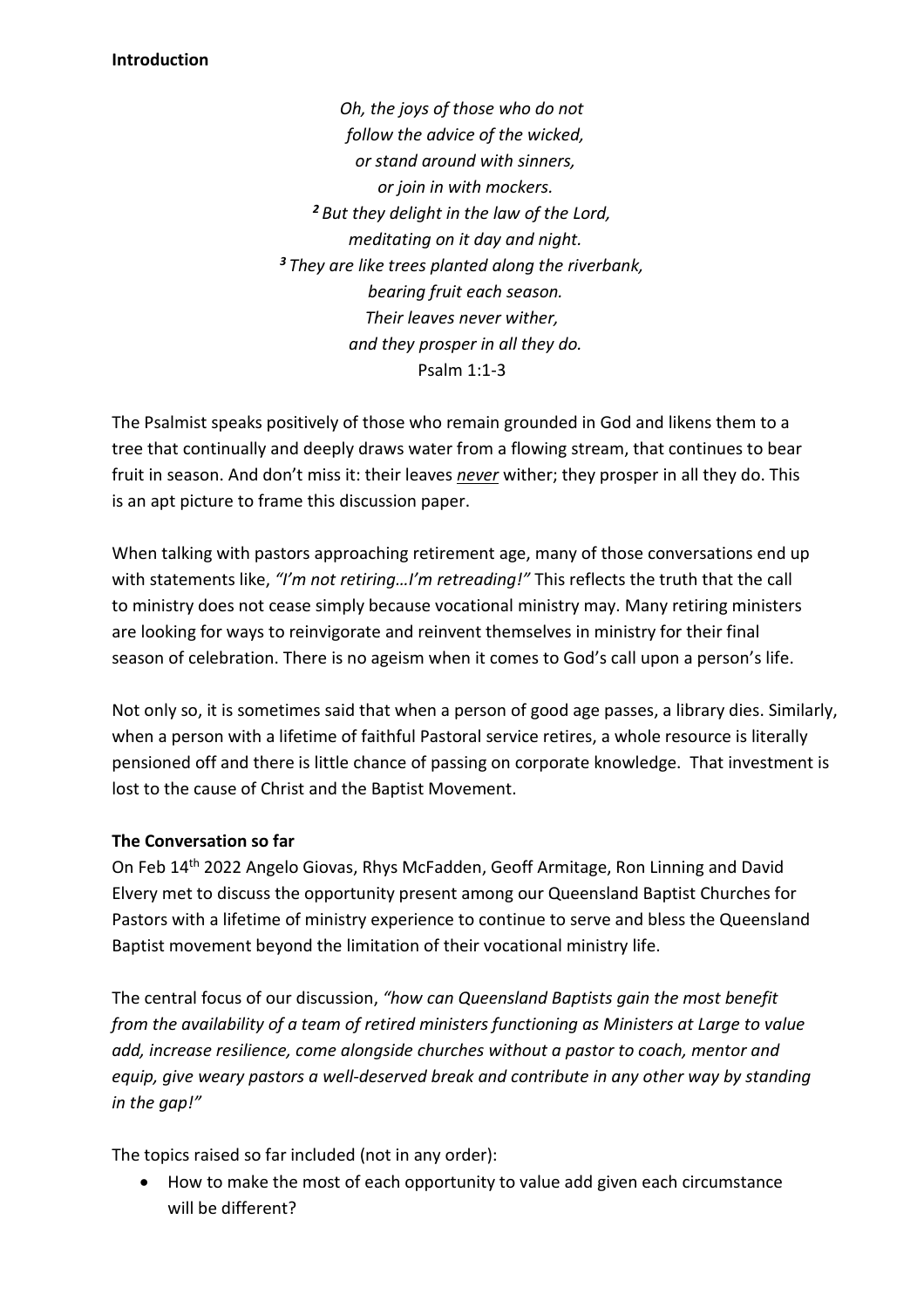- Is there clarity around outcomes are being pursued? In other words, *"what does a win look like?"*
- How do we ascertain "the need"?
- What is the best way to pass on "Corporate Knowledge?"
- What shape would it look like? 2 week interims 4 times a year or a block of 2 months intensive or perhaps a mixture?
- Is there any training required?
- What resources need to be developed?
- What resources will support Pastors suffering burn out or ministry misery? Develop a specialised retreat/recovery process? – this element is outside the brief of this initiative but important to note so this initiative is seen to be connected to other elements of the Church Health Group.
- What is the line of reporting and support on the occasion a difficult "stone" is turned over? How should this be resolved?
- How can pastors be best prepared for retirement? Workshops? Intensives?
- How do we as a denomination celebrate the ministries of senior ministers and develop a culture of honour?
- What next steps need to be considered to release retiring and retired ministers from their Vocational Ministry into their Denominational Minister at Large role? Development of strategy, structure, support, discussion forums and timeline?
- Are there any other questions to be engaged to make this dream a reality?

The purpose of this discussion paper is to raise these and other questions to frame a discussion so that a strategy can be defined and developed that will capitalise on the availability of ministers *"whose leaf will not wither, who prosper in all they do."*

## **Our Vision for the future**

Our initial conversations revealed a real opportunity for us to be strategic with our interim ministries. We desire to develop a system whereby we can identify the needs that local churches have for interim ministries and identify interims to fill the needs.

The need for interims might arise due to

- The absence of an established pastor who is taking long service leave, Sabbatical leave or even stress leave
- A transition between pastorates, where a church is without a pastor for a time
- An identified need in a church that could benefit from additional expertise and experience

In the past general interims have just sought to fill gaps. But we believe we can do more than that. We desire that general interims become more intentional and provide value to every church in which they minister. Intentional Interim Ministry is a subset of interim ministry which is very focussed and aims to provide a specialised service to a church that is stuck or needs to identify its future pathway. But similarly, we desire to build a team of general interims which have identified specialised experience that can be offered to local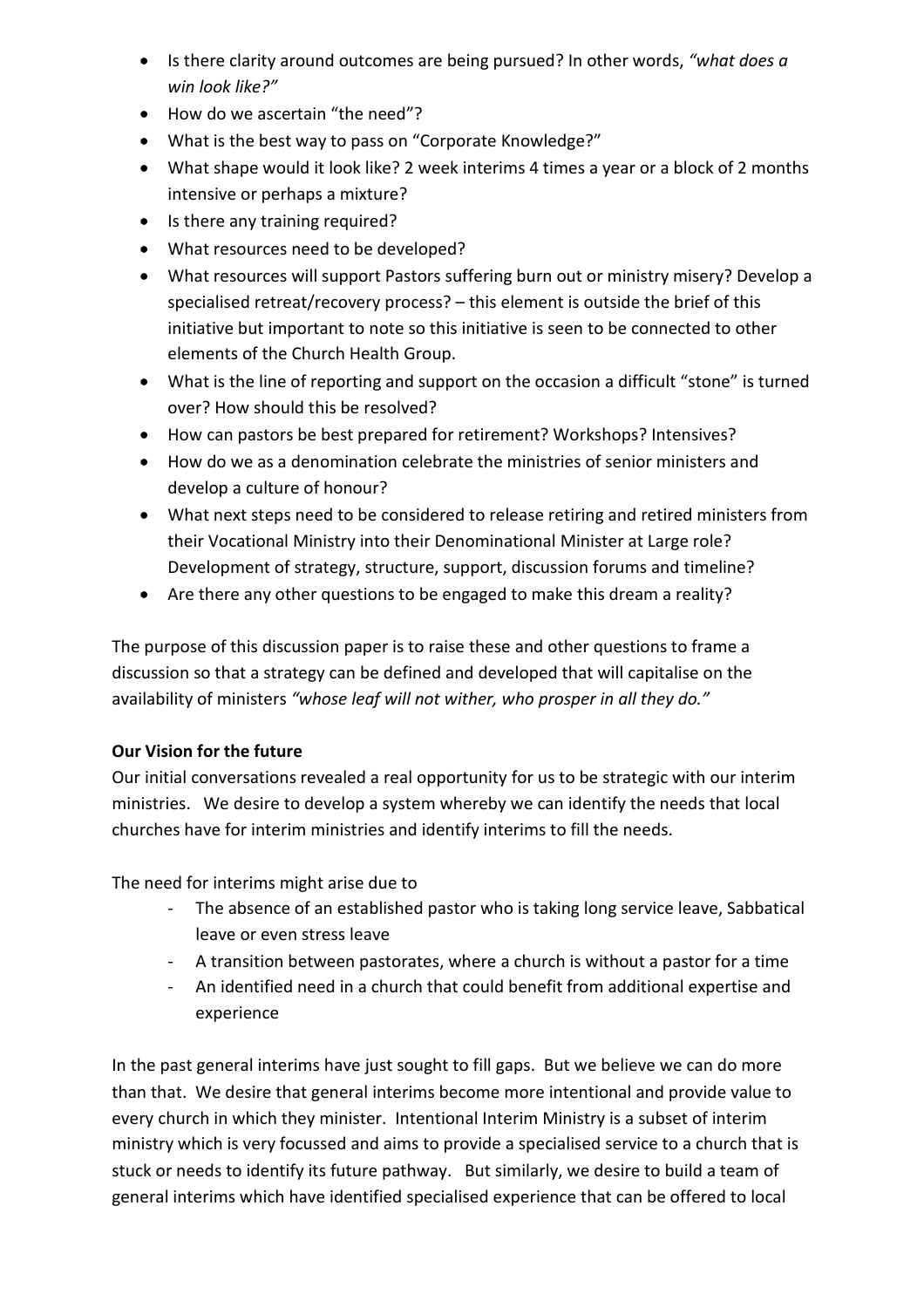churches to support and develop capacity within them in areas like administration, prayer, specific ministries, evangelism, discipleship, etc.

### **Next Steps.**

To further this conversation, we are planning to gather interested pastors in Quarter 2, 2022. We want to develop a system whereby we can

- identify needs in local churches,
- build and maintain a pool of available interims,
- identify specialty expertise from within this pool and
- match available interims to current needs.

We believe this is a huge opportunity within our movement and look forward to developing this system during 2022.

You are most welcome to join this discussion … If interested, please contact David Elvery, the Director of Pastoral Services on david.elvery@qb.org.au